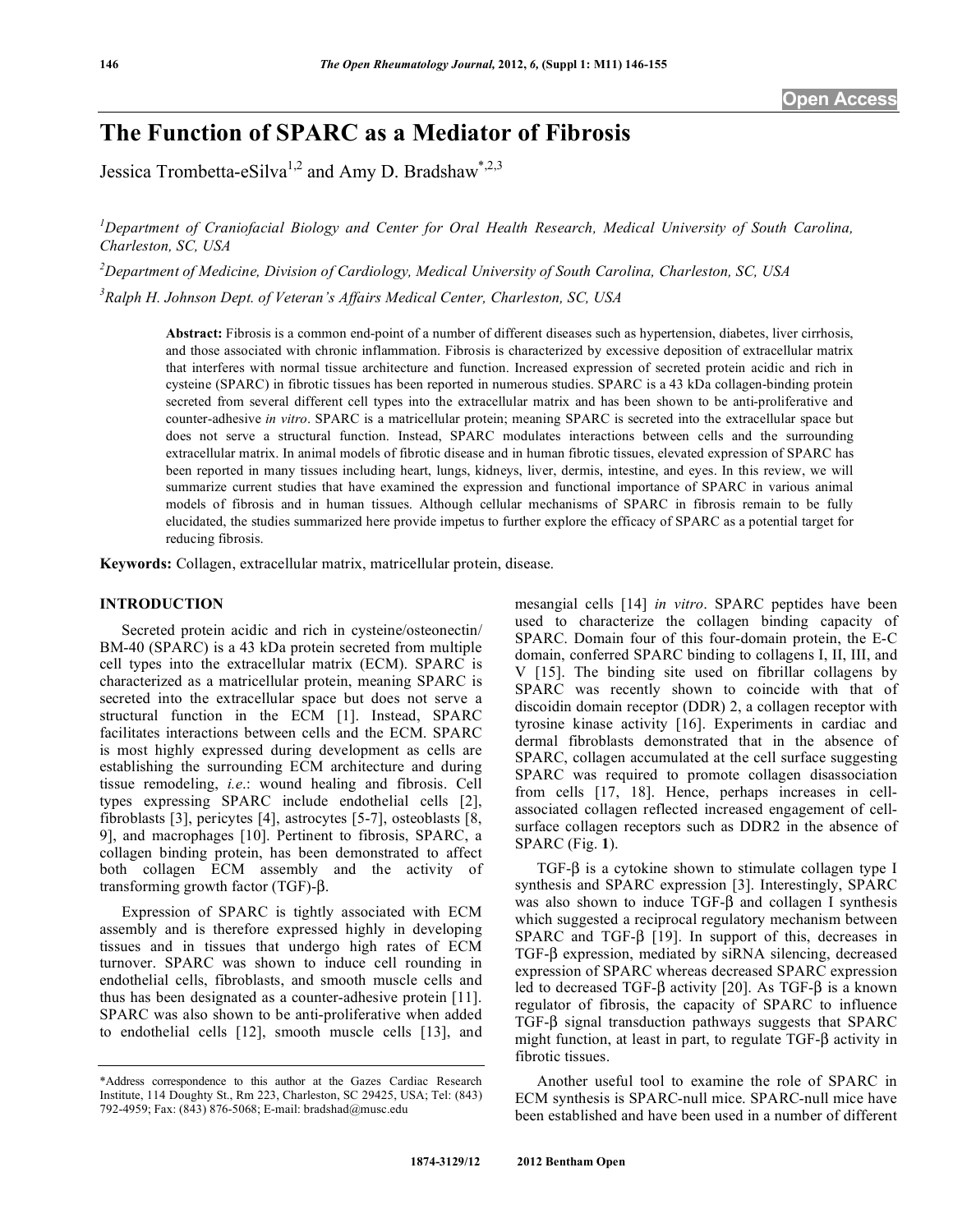

**Fig. (1). Hypothetical Model of Cellular Mechanisms of SPARC.** SPARC binds procollagen as it is secreted from the cell (or procollagen is secreted bound by SPARC) and prevents interaction of procollagen with cellular receptors, such as DDR2 and integrin  $\alpha_2\beta_1$  (or others). Therefore, procollagen is appropriately processed and incorporated into collagen fibrils. In the absence of SPARC, procollagen accumulates at the cell surface and is inefficiently incorporated into the collagenous ECM, resulting in less total collagen and fewer thick collagen fibers.

studies. The mouse line most frequently employed has a deletion in the SPARC gene at exon 4, resulting in global abrogation of SPARC expression [21]. Upon gross examination, SPARC-null mice displayed no overt phenotype. However, upon closer examination, a number of abnormalities were detected. For example, these mice developed cataracts at an early age due to aberrant basement membrane integrity formed by the lens epithelial cells [21]. In fact, the majority of distinguishing attributes characteristic of SPARC-null mice has been found to be manifest in ECM structure and function underscoring the important role of SPARC in collagen deposition.

 The phenotype of SPARC-null mice suggested that perhaps the primary physiological function of SPARC was tied to collagen binding and to the regulation of ECM assembly and turnover (Fig. **1**). Specifically, SPARC-null mice were shown to have significantly less collagen as measured by collagen volume fraction and/or hydroxyproline analysis in skin [22], bone [23], heart [24, 25], and periodontal ligament [26]. Additionally, upon induction of fibrotic stimuli, these mice consistently demonstrated a muted fibrotic response in comparison to WT controls [27]. For example, lipopolysaccharide injected into the gingiva of WT and SPARC-null mice induced an inflammatory periodontal disease in both genotypes [28]. However, SPARC-null mice lost significantly more collagen in the periodontal ligament than the WT controls despite having a decreased inflammatory infiltrate [28] (Fig. **2**). Hence, there is a persuasive amount of data that establish the requirement of SPARC expression for a robust fibrotic response.

 Fibrosis is a frequent result of diseases such as hypertension, diabetes, liver cirrhosis, and inflammatory processes. During fibrosis, there is deregulated secretion and deposition of ECM that results in tissue remodeling that often interferes with normal tissue function. SPARC expression and up-regulation has been reported in multiple types of fibrosis, both in human tissues and in animal models

of fibrotic disease. Additionally, several studies have now shown that inhibition of SPARC expression decreases fibrosis. The purpose of this review is to highlight recent work on the involvement of SPARC in pulmonary, renal, hepatic, dermal, and intestinal fibrosis, as well as in glaucoma. Reviews discussing the role of SPARC in cancer [29] and cardiac fibrosis [27] were recently summarized and are therefore not discussed in detail in this review.

# **PULMONARY FIBROSIS**

 SPARC expression is undetectable in adult human lungs [30]. However, in patients with pulmonary fibrosis, the expression of SPARC was found to be increased and was localized to the cytoplasm of pulmonary fibroblasts and within Masson bodies - regions of connective tissue within the air space that are found coincident with pneumonia [30]. Desquamative interstitial pneumonia involves inflammation and tissue turnover, but pulmonary fibroblasts do not typically invade the air spaces. Interestingly, SPARC was not highly expressed in desquamative interstitial pneumonia. These data suggested that SPARC expression was not exclusively due to the turnover of lung tissue, but instead, was involved in the pathological fibrotic process that occurs when pulmonary fibroblasts invade the airspaces [30]. Idiopathic pulmonary fibrosis (IPF) is a progressive fibrotic disease [31]. Chang *et al*. demonstrated that SPARC was overexpressed 8-fold in IPF fibroblasts. In addition, these fibroblasts maintain an overactive, myofibroblast phenotype, as indicated by maintaining  $\alpha$ -smooth muscle actin staining through multiple passages *in vitro* [31]. Utilizing fibroblasts isolated from IPF patients, it was determined that SPARC activated nuclear localization of  $\beta$ -catenin. Furthermore, the  $\arct{a}$  activation of  $\beta$ -catenin in IPF fibroblasts promotes stabilization of the myofibroblast phenotype and an antiapoptotic phenotype characterized by resistance to plasminogen-induced apoptosis and elevated plasminogen activator inhibitor-1[31]. Although the importance of SPARC expression was shown to be relevant in human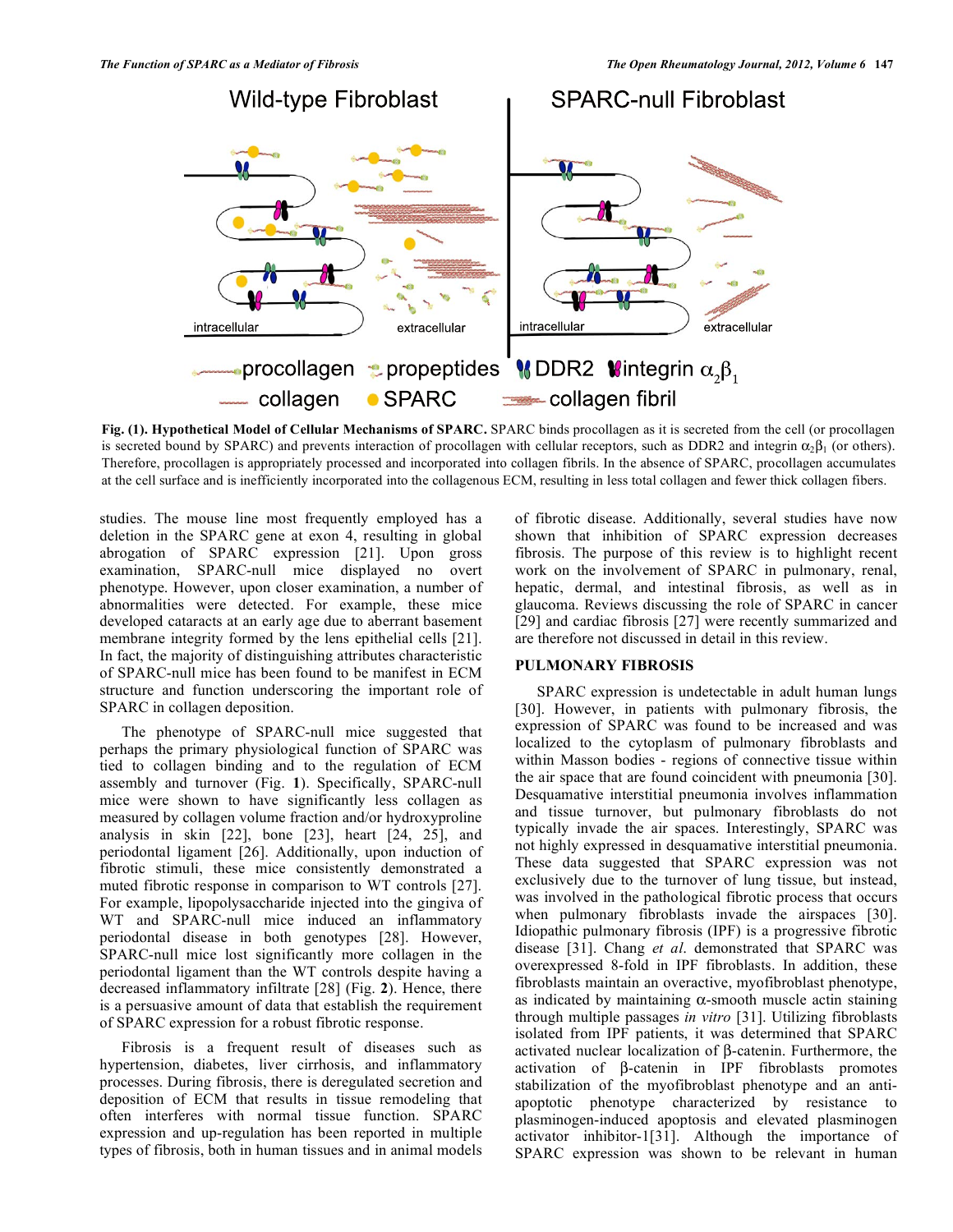

**Fig. (2). SPARC-null Periodontal Ligament (PDL) is More Susceptible to Collagen Loss Following Lipopolysaccharide Induction of Inflammation.** Mice were injected 3 times weekly for four weeks with lipopolysaccharide (LPS, **C** and **D**) or vehicle control: phosphate buffered saline (PBS, **A** and **B**). SPARC-null PDL (**D**) exhibited significant loss of collagen as compared to WT (**C**), white arrows (see ref. [28]). Furthermore, given one week to recover (no LPS injections), WT PDL (**E**) re-established baseline levels of collagen characterized by the presence of thick collagen fibers (orange/red-white arrows), whereas SPARC-null PDL (**F**) did not exhibit a return to base-line conditions as indicated by the abundance of thin collagen fibers in SPARC-null mice after one week of recovery (green- white arrows). B: bone, T: Tooth, PDL: Periodontal Ligament.

pulmonary fibrotic disease, the functional significance of increased SPARC expression in fibrotic lungs was more readily addressed using mouse models of pulmonary fibrosis and transgenic SPARC-null mice.

 There have been four reports of pulmonary fibrosis induced in WT and SPARC-null mice. Each report used bleomycin to induce pulmonary fibrosis. In this model, bleomycin is intratracheally transfused or transtracheally injected causing a fibrotic response. Strandjord *et al*. [32] used  $0.0035$  U/g (~0.075 U/mouse) of bleomycin sulfate administered *via* a transtracheal injection. In this study, WT and SPARC-null mice had similar distributions of patchy fibrosis. WT lungs injected with bleomycin had increased SPARC expression at both the level of mRNA expression and protein production. Amounts of total collagen were measured by hydroxyproline analysis of the lungs of WT and SPARC-null bleomycin and saline-treated mice. WT bleomycin-treated lungs had significantly greater levels of hydroxyproline than the other groups, suggesting the highest fibrotic response occurred in WT mice. SPARC-null bleomycin injected lungs had slightly elevated hydroxyproline content as compared to the SPARC-null saline-treated group, although this change was not statistically significant. From this study, the authors concluded that SPARC promotes pulmonary fibrosis as indicated by the greater levels of collagen within the lungs of WT mice as compared to SPARC-null mice [32].

 Savani *et al*. [33] and Sangaletti *et al*. [10] used significantly greater concentrations of bleomycin sulfate infused intratracheally at 0.15 U/mouse. Interestingly, these two studies had divergent outcomes. Both groups reported SPARC-null mice had increased tissue destruction as indicated by greater distortion of lung architecture, including areas with collapsed lung space, and increased inflammatory cell recruitment, specifically neutrophils [33] and T-cells [10], in comparison to bleomycin-treated WT mice [10, 33].

Savani *et al*. reported SPARC-null bleomycin treated lungs had greater collagen deposition as measured by hydroxproline analysis as compared to WT mice [33]. However, Sangaletti *et al*. demonstrated WT mice had increased collagen deposition as compared to SPARC-null lungs, also measured by hydroxyproline analysis [10]. The reasons behind these divergent findings are not readily apparent but may include differences in age and/or gender of the mice or variations in methods between the laboratories.

 Sangaletti *et al*. investigated further the role of SPARC in the altered inflammatory response detected between WT and SPARC-null mice [10]. To address this question, SPARCnull bone marrow was transfused into irradiated WT mice (SPARC-null>WT), and vice-versa (WT>SPARC-null) to generate bone marrow chimeric mice. The SPARC-null>WT and WT>SPARC-null chimeric mice were then intratracheally infused with bleomycin to induce pulmonary fibrosis [10]. Interestingly, the SPARC-null>WT had decreased inflammatory infiltrate, as compared to SPARCnull bleomycin lung tissue, and had more severe fibrosis as compared to bleomycin-treated WT lung tissue. WT>SPARC-null maintained a decreased fibrotic response to bleomycin as compared to WT, while having decreased inflammation as compared to SPARC-null. This elaborate study suggested differential functions of SPARC that are cell type dependent and have independent effects on the pathogenic response to disease [10].

Finally, in a study by Wang et al. [34], pulmonary fibrosis was induced in WT mice using  $3.5$  U/kg ( $\sim 0.075$ ) U/mouse) of bleomycin infused intratracheally. Following bleomycin infusion, a group of WT mice were intratracheally treated with SPARC siRNA at day 2, 5, and 12 following bleomycin infusion. WT mice exposed to bleomycin developed significant amounts of fibrosis, as measured by Masson's trichrome stain and by the Sircol colorimetric assay for soluble collagen. However, when the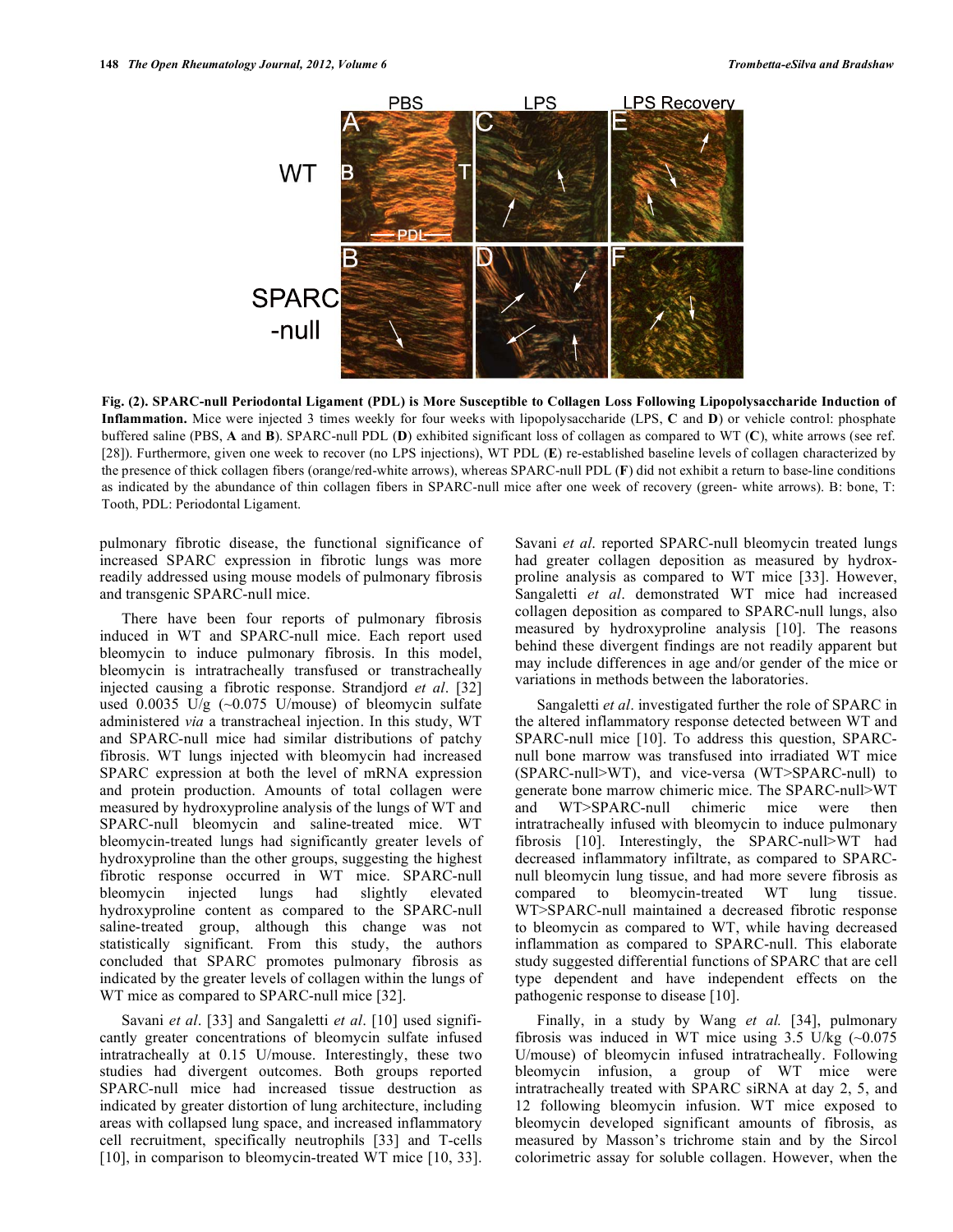bleomycin exposure was followed by SPARC siRNA, the degree of fibrosis was drastically reduced, although at levels above that of the saline control groups [34]. These data support the findings by Strandjord *et al*., likely due to the similar concentration of bleomycin used by both groups.

 The sum of these studies implicated an important role of SPARC in mediating pulmonary fibrosis, and importantly, those of Wang *et al*. suggested that inhibition of SPARC expression in a WT background is sufficient to reduce lung fibrosis in response to bleomycin. The seemingly contradictory findings of Savani *et al*., might reflect additional functions of SPARC in lung tissue with extensive damage. Chang *et al*. found that in human idiopathic pulmonary fibroblasts, increased SPARC expression was associated with nuclear localization of  $\beta$ -catenin that resulted in decreased apoptosis of myofibroblasts [31]. Sangaletti *et al*. used bone marrow chimeric mice to demonstrate that the expression of SPARC in pulmonary fibroblasts promoted collagen deposition, while the lack of expression of SPARC in bone marrow cells promoted elevated inflammatory infiltrates [10]. Notably, the combination of SPARCnull>WT had greater levels of fibrosis than WT mice alone, demonstrating the intricate relationship between fibrosis and inflammation [10]. Furthermore, these studies indicate that future attempts to decrease fibrosis by inhibiting SPARC expression should consider the specific cell types to be targeted to prevent undesired consequences of increased inflammation.

# **RENAL FIBROSIS**

 In human kidney, SPARC exhibited distinct patterns of expression during development, in mature, and in injured kidneys. In developing kidney, expression of SPARC was localized to the apical side of visceral epithelial cells adjoining the capillary basement membrane of glomeruli [35]. In adult kidney, glomerular SPARC expression was maintained in the visceral epithelial cells but expanded to include parietal epithelial cells, the collecting duct epithelium, smooth muscle cells of arteries, interstitial cells, and the urothelium [35]. Interestingly, serum levels of SPARC were found to be increased in fibrotic renal injury patients [36]. In addition, in renal chronic allograft rejection, SPARC expression by interstitial myofibroblasts was also detected in infiltrating inflammatory cells and in fibrotic regions [35].

 A number of studies have been carried out to characterize the expression and potential role of SPARC in renal fibrosis. Pichler *et al*. [37] characterized SPARC expression in four rat models of renal fibrosis: passive heyman nephritis (PHN), cyclosporine nephropathy (CsA), the remnant kidney model (RK), and angiotensin II infusion. In the normal rat kidney, SPARC is expressed in the glomeruli [38] by the visceral glomerular epithelial cells and is notably absent from the interstitium [37]. In all four models of renal fibrosis, elevated levels of SPARC protein were detected. With PHN there was an increase in SPARC expression in the glomerular epithelial cells, and an increased amount of SPARC in the interstitium localized to spindle shaped cells secreting ECM. In CsA fibrosis, SPARC expression was increased around the dilated and atrophic tubules. RK and angiotensin II models both induced an increase in SPARC

expression localized to the interstitial cells. Interestingly, in all models, cells expressing SPARC within the interstitium co-expressed  $\alpha$ -smooth muscle actin, a marker for activated fibroblasts and each of these models demonstrated increased interstitial collagen type I. Frequently in fibrosis, a spike in cell proliferation proceeds fibrotic deposition of ECM that is then followed by a decrease in cell proliferation associated with robust ECM secretion and deposition. In each of the four models of renal fibrosis discussed here, cell proliferation began to decrease coincident with maximal increases in SPARC expression [37].

 Another model of renal fibrosis and disease is a subtotal nephrectomy model of noninflammatory progressive renal disease, which is characterized by glomerulosclerosis and tubulointerstitial fibrosis [38]. In this rat model, two-thirds of the left kidney is infarcted. In normal rat kidney, SPARC mRNA was localized to glomeruli, however in diseased kidney, mRNA encoding SPARC increased in glomeruli and at the site of tubulointerstitial injury in the infarcted rats. The diseased rats developed hypertension, proteinuria, and renal impairment, all features of renal fibrotic disease. The blockade of the renin-angiotensin system decreased renal fibrosis induced by infarction and also reduced SPARC expression [38].

 Expression of SPARC was also increased in rats in response to angiotensin II dependent hypertension, whereas, blockage of angiotensin II resulted in reduced SPARC expression coupled with decreased fibrosis. Socha *et al.* [39] looked for a direct effect of angiotensin II on expression of SPARC using renal cells isolated from humans and mice. In normal WT mice, glomeruli had faint SPARC localization [40]. Interestingly, a dose dependent increase in both SPARC mRNA and protein levels were found following angiotensin II stimulation in human and murine renal cells. When treated with angiotensin II, both WT and SPARC-null mice had significant increases in blood pressure. However, no significant differences in blood pressure were detected between WT and SPARC-null mice following angiotensin II administration [39]. SPARC-null mice exhibited decreased perivascular and tubulointerstitial fibrosis as compared to WT mice in response to angiotensin II infusion. Decreased fibrosis was associated with decreased  $TGF- $\beta$  urinary$ excretion, significantly less mRNA encoding MMP-2 and MMP-14, and decreased levels of reactive oxygen species (ROS) in SPARC-null versus WT mice. The authors concluded that SPARC expression is stimulated by angiotensin II and that SPARC expression mediates, at least in part, angiotensin II-induced increases in renal fibrosis [39].

 Diabetic nephropathy is a state of renal fibrosis that occurs in patients with diabetes and is a major cause of death for those with diabetes. WT and SPARC-null mice were intraperitoneally injected with streptozocin (STZ) to induce diabetes [41]. Six months after the injections, the mice were euthanized and the kidneys were examined. Firstly, differences in survival were noted, 13 of 17 SPARC-null mice survived the entire 24-week study  $(\sim 76\%)$ , while only 7 of 12 WT mice survived the duration of the study  $(-58\%)$ . Both WT and SPARC-null had similar indications of diabetes, as measured by blood urea nitrogen with no significant differences between genotypes. WT diabetic mice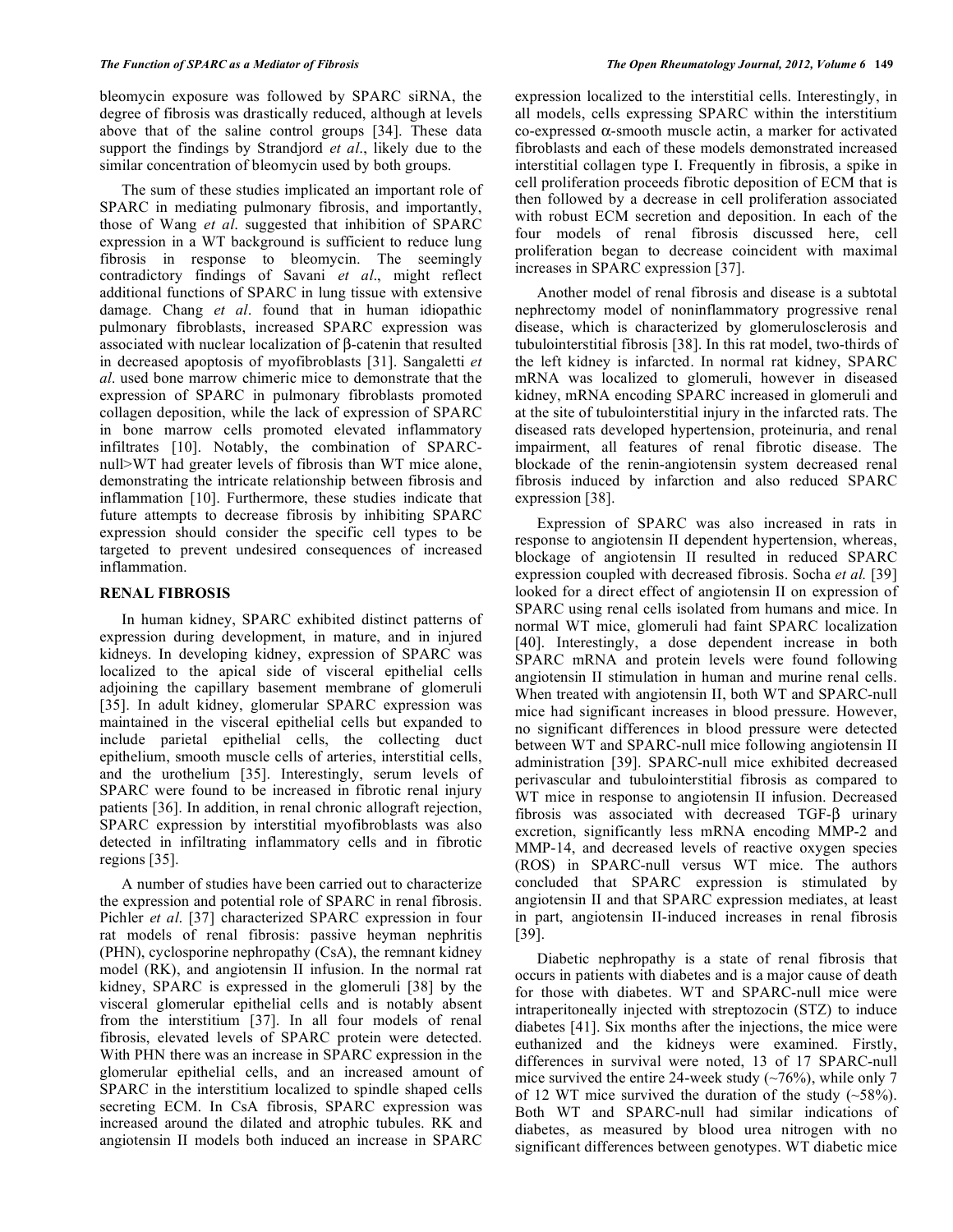had an increase in the mesangial matrix, increases in collagen IV and laminin staining, and increased scoring of glomerulosclerosis. In addition, SPARC expression was increased in the glomerulus and in parietal epithelial cells but not in mesangial cells compared to WT sham mice. In contrast, SPARC-null diabetic mice had no increases in mesangial matrix, decreases in collagen IV and laminin staining within the mesangium, and no detectable changes in the vasculature. Interestingly, both the WT and SPARC-null diabetic mice had increased levels of  $\alpha$ -smooth muscle actin expression in the smooth muscle cells of muscular arteries, the interstitial cells, and in sporadic glomeruli [41].

Expression of  $\alpha$ -smooth muscle actin is a hallmark of the myofibroblast phenotype, frequently associated with elevated collagen production [42]. Whereas SPARC-null mice had no significant increases in mesangial matrix [41], elevated numbers of myofibroblasts were reported. This finding suggested that SPARC was also required for collagen assembly, not exclusively for differentiation and/or survival of myofibroblasts as indicated by Chang *et al*. in studies of pulmonary fibrosis [31]. Notably, tubular epithelial cells with no association with increased matrix deposition, were not positive for  $\alpha$ -smooth muscle actin expression. Lastly, SPARC-null mice were reported to have decreased levels of TGF- $\beta$  mRNA [41]. Considering both WT and SPARC-null mice had similar severity of diabetic condition, the differences in survival are likely related to the increased fibrosis in the glomeruli noted in WT versus SPARC-null mice. Also, the decreased expression of  $TGF- $\beta$  in this model$ suggested that in WT mice, SPARC promoted TGF- $\beta$ synthesis during diabetic nephropathy.

 The most recent work characterizing SPARC in renal fibrosis examined the role of SPARC in crescentic glomerulonephritis [40]. Here, 12-week old mice were injected intraperitoneally with an anti-glomerular antibody. This passive nephrotoxic nephritis model was induced in both WT and SPARC-null mice. Nephrotoxic nephritis is characterized by glomerular injury and a reduction in podocyte number. Following disease progression, podocytes had significantly increased SPARC expression. WT and SPARC-null mice had equal podocyte numbers prior to disease onset, but with glomerular injury, WT mice lost significant amounts of podocytes whereas SPARC-null mice did not. In addition, WT glomeruli had effacement of the foot processes of the podocytes and excessive matrix deposition causing damage to the capillary loops. Two markers of podocyte loss, nephrin and podocin, were increased in WT glomeruli and decreased in SPARC-null glomeruli. Mechanical stress or trypsin was used to induce detachment of podocytes *in vitro*. SPARC-null podocytes were resistant to detachment, an activity that was restored to that of WT by transfection of SPARC cDNA [40].

 In each of these rodent studies, expression of SPARC was detectable, although low, in normal kidneys. However, with induction of renal fibrosis by various methods, expression of SPARC increased coincident with fibrosis. In rodents with decreased or abrogated expression of SPARC, the severity of fibrosis was reduced as compared to WT controls. Furthermore, different mechanisms were suggested in each of these studies, emphasizing the potential

complexity of SPARC action and highlighting the need for future mechanistic studies of SPARC in renal fibrosis.

# **HEPATIC FIBROSIS**

 In normal human tissue sections of liver, weak expression of SPARC has been found associated with spindle cells and in the sinusoidal cells of the periportal areas. In fibrotic liver, SPARC positive spindle cells were contained in fibrotic bands [43]. The up-regulation of SPARC expression in fibrotic human liver was associated with increased levels of collagen I [44]. Nakatani *et al.* [45] conducted a separate study wherein SPARC expression was evaluated in human liver samples from patients with liver cirrhosis, biliary cirrhosis, and hepatocellular carcinoma. Each of these conditions results in hepatic fibrosis. Similar to previous findings, normal livers exhibited SPARC expression in fibrous structures, identified as nerve fibers, and in the sinusoidal cells. During chronic hepatitis, SPARC expression was more diffusely localized and found in sinusoidal cells in the periportal, intermediate, and pericentral zones of the liver. Hepatic cells expressing SPARC were identified as myofibroblasts, determined by  $\alpha$ smooth muscle actin staining, or as hepatic stellate cells, identified by lipid droplets. Kupffer cells, sinusoidal epithelial cells and hepatocytes were negative for SPARC immuno-localization. SPARC was also found to be a secreted product in conditioned media of human liver myofibroblasts [45].

 As SPARC mRNA expression has also been reported in normal and fibrotic livers in mouse and rat models, experiments to address whether reductions in SPARC expression might limit fibrosis have been performed. Camino *et al*. [46] used thioacetamide (TAA) to induce liver fibrosis in rats in conjunction with adenovirus expressing siRNA against SPARC to decrease SPARC expression. TAA was administered at 600mg/kg/week for 7 weeks simultaneously with SPARC siRNA adenovirus for the first and second TAA treatments. Samples were collected at day 2, day 10, and week 7 to measure SPARC expression and induction of fibrosis. The adenovirus expressing siRNA caused a 50% reduction in SPARC expression in the injected rats. At the completion of 7 weeks with TAA, the level of SPARC within the livers was higher in the adenovirus-free group than in the adenovirus siRNA treated group. The portal-portal fibrous linkages, central-portal fibrous linkages, distal liver architecture and the amount of bile duct proliferation were used to determine the degree of liver fibrosis. The group receiving SPARC siRNA adenovirus had less fibrosis in response to TAA, with fewer thick fibers and a greater proportion of thin and immature fibers, as measured by picrosirius red staining, in comparison to the adeno-GFP and no adenovirus controls [46]. In addition, hydroxyproline analysis confirmed less total collagen in the livers of rats treated with SPARC siRNA adenovirus. The livers of the SPARC siRNA adenovirus group also had significantly less  $TGF- $\beta$  secretion as compared to adeno-GFP and no$ adenovirus controls. In conclusion, the reduction in SPARC expression in the TAA treated rats decreased the degree of fibrosis in these animals, likely due to decreases in levels of TGF- $\beta$  [46]. Of interest for future experiments is whether inhibition of expression of SPARC by siRNA might be used at later time points to reverse fibrosis in this model. These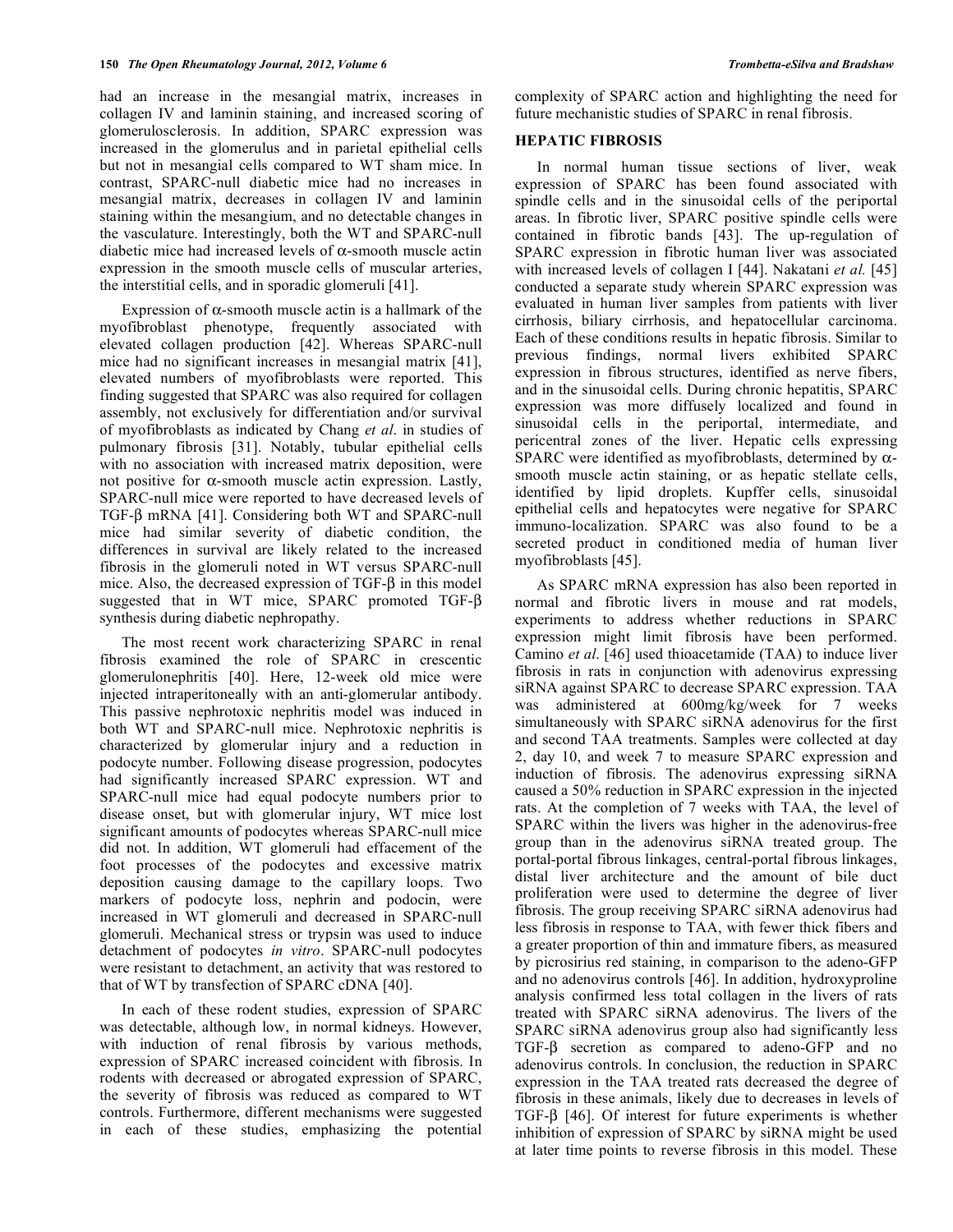studies demonstrated that inhibition of SPARC expression decreased hepatic fibrosis however the anti-fibrotic mechanism of SPARC was not addressed.

 In a follow-up study, hepatic stellate cell lines from rat and human were used to determine specific cellular mechanisms for the observed decrease in fibrosis in rats injected with SPARC siRNA adenovirus [47]. The authors chose to study hepatic stellate cells because this cell type becomes activated during liver fibrosis. Here, SPARC siRNA was used to decrease SPARC expression and various properties of the hepatic stellate cells were evaluated. Decreased SPARC expression promoted cell adhesion to fibronectin and increased overall cell: cell adhesion, likely dependent upon observed increases in cadherin E expression, thereby decreasing cell migration. Examination of the actin stress fiber network revealed decreased actin and phalloidin staining in SPARC siRNA treated hepatic stellate cells. Reduced SPARC expression also decreased endogenous  $TGF- $\beta$  gene expression and protein levels, and prevented$ responsiveness to exogenous TGF- $\beta$ . The authors concluded that the decrease in SPARC expression in hepatic stellate cells caused these cells to lose their mesenchymal properties, as indicated by decreased migration, increased adhesion, decreased collagen mRNA, and decreased sensitivity to TGF- $\beta$  [47].

 A separate study has also indicated a connection between SPARC expression and mesenchymal cell phenotype [48]. The melanoma cell line LBLAST and a separate line expressing 80% less SPARC, L2F6, were shown to have differential expression of E-cadherin expression. The LBLAST cell line had decreased E-cadherin and increased N-cadherin, while the L2F6 line had increased E-cadherin and decreased N-cadherin [48]. The transition to N-cadherin expression is indicative of an epithelial to mesenchymal transition. The expression of N-cadherin in these two cell lines was shown to be dependent upon expression of both SPARC and collagen I. In addition, elevated N-cadherin expression was tied to increased invasiveness and transwell migration [48]. These two studies suggested a function of SPARC in EMT and in the maintenance of a mesenchymal phenotype. However, the involvement of EMT in fibrosis is still under debate and further research is needed to fully elucidate the role of SPARC and EMT in fibrosis [49, 50].

# **DERMAL FIBROSIS**

 Dermal fibroblasts are frequently used in studies of fibrosis because of 1) their relevance to scleroderma, an autoimmune disease associated with fibrotic deposition of collagen, 2) the need for improved treatments of scar formation, and 3) the relative ease of obtaining primary cells for culture experiments, among other reasons [51, 52]. Circulating levels of SPARC and thrombospondin, another matricellular protein, were found to be elevated in patients with systemic sclerosis (advanced scleroderma) compared to controls [53]. SPARC-null mice have significantly less collagen in the dermis, with thinner collagen fibrils, and increased adiposity [18, 54]. In human fibroblasts, siRNA inhibition of SPARC expression decreased collagen type I synthesis in response to  $TGF- $\beta$  stimulation in comparison to$ normal control fibroblasts [20]. These studies have suggested

that a decrease in SPARC expression might lead to decreased fibrosis in diseases such as scleroderma.

 Scleroderma affects the dermis, as well as other tissues, and SPARC has been found to be over-expressed in scleroderma fibroblasts [55]. Importantly, by decreasing SPARC expression *in vitro* using siRNA in human scleroderma fibroblasts, the amount of collagen produced by these cells was decreased by 69% in comparison to nontransfected scleroderma fibroblasts. In addition to the robust reduction in collagen synthesis, the authors also reported slight changes in levels of TGF- $\beta$  receptor1 and smad3, a downstream signaling molecule in the TGF- $\beta$  pathway, in SPARC siRNA treated cells, although changes in the levels of these proteins in siRNA-treated cells did not reach statistical significance [56].

Wang *et al.* [34] examined the role of SPARC in dermal fibrosis by utilizing SPARC siRNA in conjunction with a dermal bleomycin mouse model of fibrosis. Specifically, to induce dermal fibrosis, mice were subcutaneously injected daily for four weeks with 100 μL bleomycin. Three hours following each injection, a group of mice were injected with SPARC siRNA within the same region. Bleomycin induced dermal fibrosis, as measured by Masson's trichrome and quantification of soluble collagen levels. The mice that received both bleomycin and SPARC siRNA developed significantly reduced levels of dermal fibrosis, although the soluble collagen and immunohistochemical stain of insoluble collagen was slightly higher than untreated control. One would not anticipate complete abrogation of fibrosis mediated by SPARC siRNA as there was likely incomplete knockdown of SPARC [34]. Although the authors confirmed the efficacy of siRNA treatment by measuring levels of SPARC gene expression, immunofluorescent localization of SPARC protein in the areas of fibrosis in the bleomycin treated mice versus regions from the bleomycin + SPARC siRNA mice, would have added to the results. Nonetheless, this important study demonstrated that a reduction in SPARC expression was sufficient to substantially reduce dermal fibrosis in this model and further support the use of strategies that inhibit SPARC production in the treatment of fibrosis.

## **INTESTINAL FIBROSIS**

 Crohn's disease is a human condition characterized by an intestinal obstruction due to excessive ECM deposition. A mouse model of Crohn's Disease uses trinitrobenzene sulfonic acid (TNBS) that results in increased expression of matrix metalloproteinase (MMP) 1 and collagen type I, in the absence of increased MMP 3 and collagen type III - a protein profile consistent with the relative expression of ECM proteins in Crohn's Disease. Klopcic *et al*. [57] examined the role of a pro-fibrotic and anti-fibrotic compound, indomethacin and retinoic acid (RA) respectively, in relation to the expression of SPARC in the TNBS fibrosis model. Mice were split into three groups: TNBS only, TNBS and indomethacin, or TNBS and RA. The authors showed that the TNBS-indomethacin group had the most severe fibrosis, followed by the TNBS-only and TNBS-RA groups. Interestingly, SPARC expression at 2-weeks was greater in TNBS- only mice with lower fibrosis than in TNBS-only mice with higher levels of fibrosis. However, when TNBS and indomethacin were jointly administered,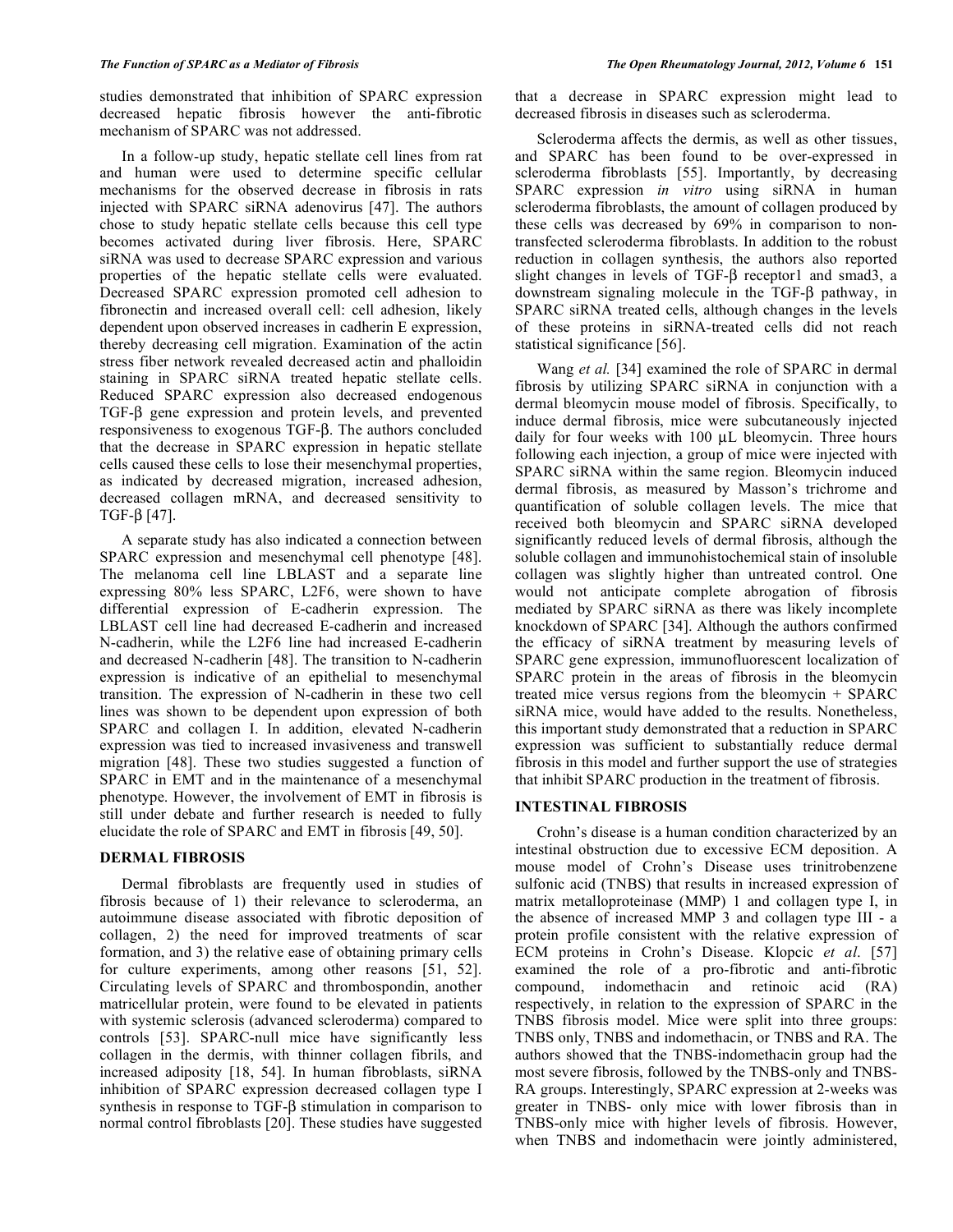SPARC expression was highest versus the other groups at 2 weeks. The TNBS-RA group also had higher SPARC expression at 2-weeks than the TNBS-high fibrosis group. The authors concluded from these results that SPARC might serve an anti-fibrotic function in the intestine, as the TNBSonly high fibrosis group had the lowest level of SPARC. These results demonstrated there are potential tissue-specific mechanisms of SPARC activity in fibrosis [57]. However, because this study found only an association of histological levels of SPARC protein and levels of SPARC mRNA in the absence of a mechanistic study, it is difficult to extrapolate whether SPARC truly had an anti-fibrotic activity in the intestine. Instead, we can conclude that different agents likely lead to fibrosis through distinct pathways and further experiments to identify causality of SPARC expression in intestinal fibrosis are needed. Future studies could compare the effects TNBS and indomethacin in SPARC-null versus WT mice, and could also utilize SPARC shRNA to knockdown SPARC expression following TNBS and indomethacin treatment to determine direct effects of SPARC on intestinal fibrosis.

# **GLAUCOMA**

 In human eyes, Tenon's capsule becomes irreversibly scarred by glaucoma. Scarring is similar to other types of fibrosis in that there is abundant ECM secretion and assembly. SPARC expression was found to be up-regulated in scarred tissue in comparison to normal Tenon's capsules [58]. In both normal and scarred capsules, SPARC expression was localized primarily to blood vessels. Expression of SPARC has been found to be stimulated by TGF- $\beta$ 1 and SPARC has been found to have additive effects with  $TGF- $\beta$ 1 on cell proliferation. To determine whether the$ expression of SPARC within the scars of Tenon's capsule was contributing to fibrosis or caused by fibrosis, fibroblasts from Tenon's capsule were examined *in vitro*. TGF- $\beta$ induced SPARC expression in these fibroblasts that had low levels of basal SPARC expression. In addition, SPARC stimulated proliferation of fibroblasts from Tenon's capsule, an affect that was additive to that of TGF- $\beta$ . SPARC was found to enhance collagen gel contraction by Tenon's fibroblasts, an activity considered critical for scar development. Lastly, TGF- $\beta$  was also induced by SPARC in these cells [58]. Hence, in fibroblasts from Tenon's capsule, SPARC and TGF- $\beta$  appear to have reciprocal and synergistic activities that promote cell proliferation and tissue contraction.

 Currently, following glaucoma surgery, mitomycin-C is used to prevent scar formation, but this treatment is not completely effective and, often times, scar formation prevails. To test whether SPARC was a critical factor in Tenon fibroblast function, siRNA against SPARC was performed [59]. Inhibition of SPARC by siRNA in human Tenon's fibroblasts decreased necrotic cell death, decreased fibroblast migration in a scratch assay, decreased collagen gel contraction, and prevented collagen I and fibronectin induction by TGF- $\beta$ 2. Finally, expression of several MMPs was also significantly decreased in the presence of SPARC siRNA treatment [59]. These results suggested that SPARC suppression might provide an improved treatment option for prevention of scars associated with glaucoma and is an area worthy of further study.

 Furthermore, an animal model of wound repair in Tenon's capsule was used to assess whether SPARC was required for efficient wound healing in mice. In this model, a fistula is created in the anterior chamber of the eye after dissection of the cornea and incision of the sclera [60]. The fistula is then sutured and is visible as a filtering bleb in the conjuctiva. WT mice had a 0% survival rate from the surgery at day 14, while SPARC-null mice had an 87.5% survival rate. The increase in survival in the SPARC-null mice was coincident with decreases in collagen accumulation within the cornea, as detected by picrosirius red staining [60]. Hence, SPARC was shown to mediate both fibrotic collagen deposition and survival in this model of glaucoma.

### **Mechanisms of SPARC in Fibrosis**

Elucidation of the cellular mechanisms of SPARC action on collagen deposition is an active area of research. Possibly, different activities of SPARC might impact distinct phases of fibrotic collagen deposition. As an example, the absence of SPARC has been shown to affect both levels of collagen and the morphology of assembled collagen fibers. The capacity of SPARC to influence  $TGF-\beta$  activity is predicted to affect fibroblast activity including proliferation, migration, and collagen production. Clearly the number of fibroblasts in a fibrotic tissue, increased by either resident cell proliferation or recruitment of fibrocytes, impacts the fibrotic response. Hence, inflammation that often precedes fibrotic events might serve to increase the number and recruitment of fibroblasts. Results reported by Sangaletti *et al.*, suggested that expression of SPARC by inflammatory cells served to dampen the inflammatory response [10]. Hence, the shift from a fibroblast proliferative phase to an ECM deposition phase might be regulated, at least in part, by expression of SPARC. In the event that SPARC enhances  $TGF- $\beta$  activity,$ SPARC would then serve to decrease inflammatory responses through inhibition of  $TNF-\alpha$  while promoting ECM deposition by fibroblasts and fibrocytes. However, caution should be made regarding over-simplification of the positive regulation of TGF- $\beta$  activity by SPARC as notable differences in SPARC activity on TGF- $\beta$  signaling have been found (reviewed in [61]). Hence, regulation of TGF- $\beta$ activity by SPARC seems to be, at the very least, cell-type specific. For example, Rivera and Brekken recently reported in pericytes that the absence of SPARC resulted in increased TGF- $\beta$  activity mediated through interaction of SPARC with the  $TGF-\beta$  receptor endoglin that suggested SPARC negatively influenced  $TGF- $\beta$  signaling in pericytes [4].$ Given the complexity of TGF- $\beta$  activation and signaling pathways, possibly SPARC serves to enhance particular  $TGF- $\beta$  pathways in certain cell types.$ 

 Second to increases in fibroblast number is the assembly of secreted collagen into collagen fibrils in fibrotic tissues. Clearly, the absence of SPARC has been shown to result in collagen fibers with altered morphology. Collagen fibers and fibrils are thinner in SPARC-null mice [22]. Hence, in addition to reduced amounts of collagen, the collagen architecture in SPARC-null tissues has been found to be aberrant both in normal tissues and in response to fibrotic stimuli. Thinner collagen fibers are predicted to be more readily digested by collagenases in the extracellular space. During tissue remodeling, increased activity of ECM degrading enzymes would then lead to increased ECM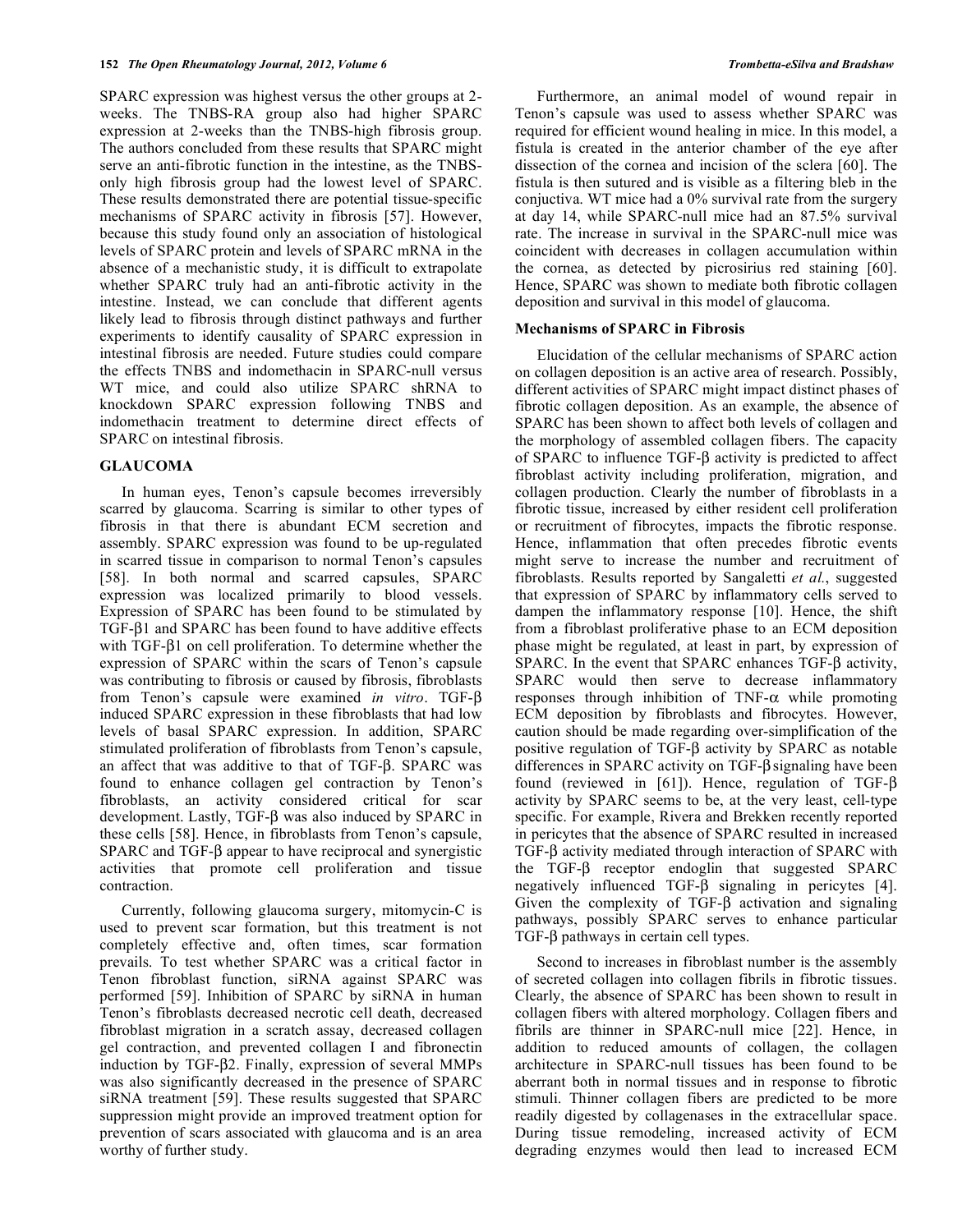turnover and perhaps greater instability of ECM structures assembled in the absence of SPARC. The capacity of SPARC to bind to fibrillar collagens is likely a critical factor in the modulation of collagen fibril assembly.

 Of interest in this regard is the recent characterization of the SPARC binding site on fibrillar collagen and the knowledge that the site engaged by SPARC is the exact site engaged by the collagen receptor DDR2 [62]. One speculation is that SPARC functions to limit collagen binding to DDR2 and perhaps other collagen receptors, such as integrins (Fig. **1**). As collagen engagement by DDR2 has been shown to promote fibroblast proliferation, SPARC would then act as an anti-proliferative agent in this capacity. Notably, SPARC has also been shown to bind  $\beta$ 1 integrin in adipocytes and affect integrin-linked kinase (ILK) activity [63]. Thus the capacity of SPARC to influence cell responses to cytokines and ECM, possibly through differential engagement of collagen cell surface receptors, is an intriguing idea and the important subject of future research.

### **CONCLUSIONS**

 In conclusion, multiple models of fibrosis have been characterized in terms of SPARC expression and function. Overall, these studies have demonstrated that SPARC expression is closely tied to increased collagen deposition. In all studies to date in which engineered decreases or abrogation of SPARC expression were performed, significant decreases in fibrosis were found with one exception. In one study of pulmonary fibrosis that utilized a particularly high dose of bleomycin, SPARC-null mice had greater fibrosis than WT counterparts. In addition, in one study of intestinal fibrosis, SPARC expression was not strictly correlated with the extent of fibrosis. These two studies demonstrated that, while SPARC is ubiquitously expressed in multiple types of fibrotic diseases, perhaps tissue-specific functions and time-dependent expression of SPARC might result in distinct cellular responses. Nonetheless, there is consistent evidence that decreased expression of SPARC affected fibrotic outcomes and most frequently resulted in decreases in collagen deposition. Therefore, inhibition of SPARC activity is a potential treatment strategy in fibrotic diseases. Additional research is needed in higher order primates to determine if SPARC inhibition would have similar efficacy on fibrosis in humans and to determine whether negative side effects in organs or tissues not affected by fibrosis might be presented. Because of the capacity of SPARC to stimulate  $TGF- $\beta$  synthesis and$ activity in some cell types, it is also plausible that SPARC over-expression could be useful to promote regeneration of tissues that are currently un-reparable, *e.g.* the periodontal ligament following periodontal disease. However, caution needs to be applied, as increased levels and activity of TGF-  $\beta$  have been shown to have detrimental effects, as well, particularly in developing tissues (*e.g.* [64]).

 At this point, it is well established that expression of SPARC is tightly connected to various fibrotic diseases. Unanswered questions remain as to specific cellular mechanisms of SPARC, and to determine which activities of SPARC might be tissue or cell type specific. A better understanding of cellular activities influenced by SPARC

that are physiologically relevant to fibrosis are an active and interesting area of research in this important field.

# **ACKNOWLEDGEMENTS**

 This work was supported in part by National Institute of Health [T32DE017551, R25 HL092611, 2P20RR017696, HL094517, R01DE018290] and a Veteran's Administration Merit Award.

#### **CONFLICT OF INTEREST**

Declared none.

# **ABBREVIATIONS**

| SPARC            | = Secreted Protein Acidic and Rich in<br>Cysteine   |
|------------------|-----------------------------------------------------|
| ECM              | = Extracellular Matrix                              |
|                  | $E-C$ Domain = Extracellular Calcium Binding Domain |
| DDR <sub>2</sub> | = Discoidin Domain Receptor 2                       |
| siRNA            | $=$ Small Interfering RNA                           |
| $TGF-\beta$      | = Transforming Growth Factor- $\beta$               |
| R A              | $=$ Retinoic Acid                                   |
| <b>TNBS</b>      | $=$ TriNitroBenzene Sulfonic acid                   |
| MMP1             | = Matrix MetalloProteinase 1                        |
| MMP3             | = Matrix MetalloProteinase-2                        |
| <b>TAA</b>       | $=$ ThioAcetAmide                                   |
| WT               | $=$ Wild Type                                       |
| <b>ROS</b>       | $=$ Reactive Oxygen Species                         |
| <b>PHN</b>       | = Passive Heyman Nephritis                          |
| CsA              | $=$ Cycloporine nephropathy                         |
| RK.              | = Remnant Kidney                                    |
| PDGF             | = Platelet Derived Growth Factor                    |

#### **REFERENCES**

- [1] Bornstein P, Sage EH. Matricellular proteins: extracellular modulators of cell function. Curr Opin Cell Biol 2002; 14(5): 608- 16.
- [2] Sage H, Decker J, Funk S, Chow M. SPARC: a Ca2+-binding extracellular protein associated with endothelial cell injury and proliferation. J Mol Cell Cardiol 1989; 21 (Suppl 1): 13-22.
- [3] Wrana JL, Overall CM, Sodek J. Regulation of the expression of a secreted acidic protein rich in cysteine (SPARC) in human fibroblasts by transforming growth factor beta. Comparison of transcriptional and post-transcriptional control with fibronectin and type I collagen. Eur J Biochem 1991; 197(2): 519-28.
- [4] Rivera LB, Brekken RA. SPARC promotes pericyte recruitment *via*  inhibition of endoglin-dependent TGF-beta1 activity. J Cell Biol 2011; 193(7): 1305-19.
- [5] Mendis DB, Malaval L, Brown IR. SPARC, an extracellular matrix glycoprotein containing the follistatin module, is expressed by astrocytes in synaptic enriched regions of the adult brain. Brain Res 1995; 676(1): 69-79.
- [6] Webersinke G, Bauer H, Amberger A, Zach O, Bauer HC. Comparison of gene expression of extracellular matrix molecules in brain microvascular endothelial cells and astrocytes. Biochem Biophys Res Commun 1992; 189(2): 877-84.
- [7] Yan Q, Sage EH, Hendrickson AE. SPARC is expressed by ganglion cells and astrocytes in bovine retina. J Histochem Cytochem 1998; 46(1): 3-10.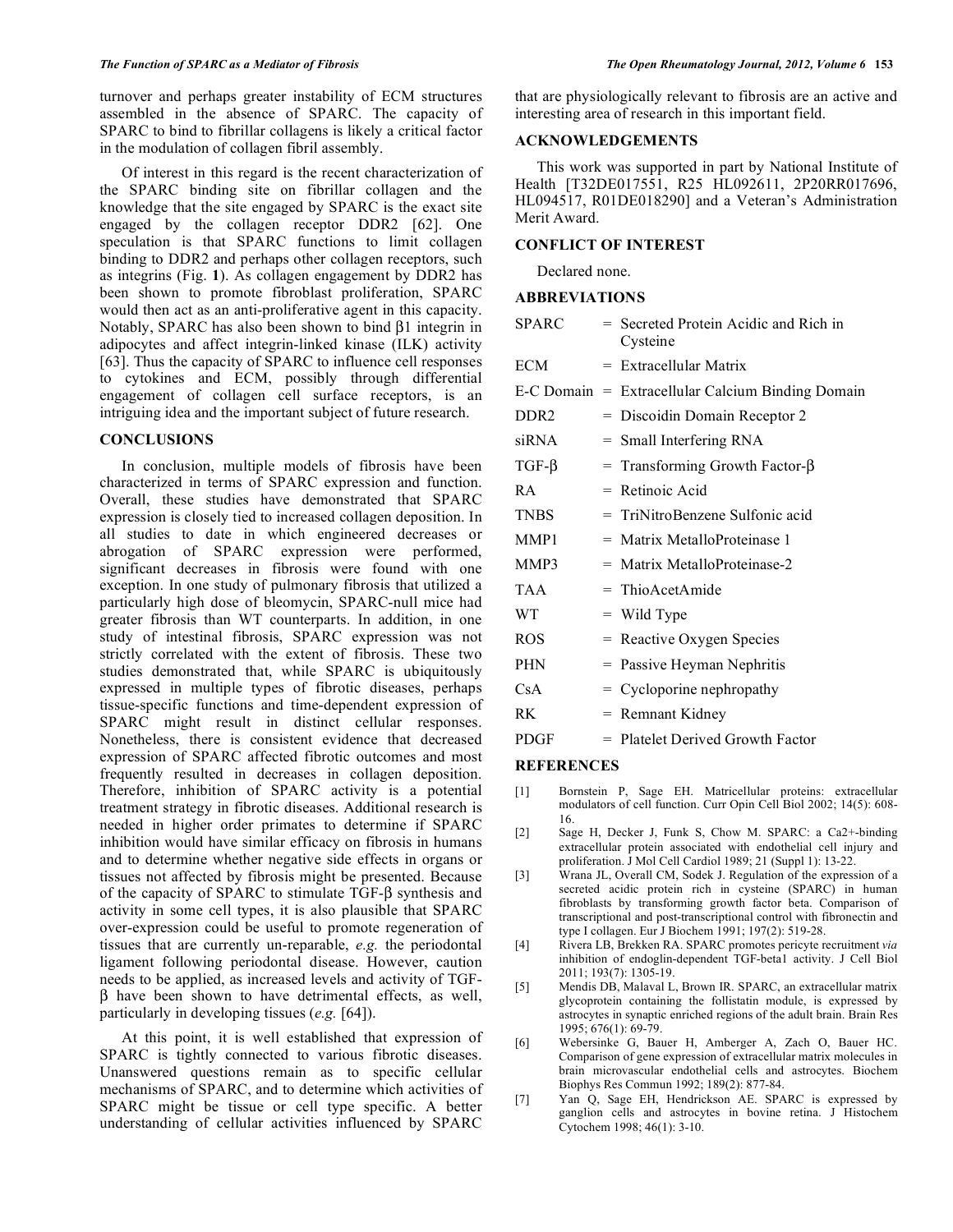#### **154** *The Open Rheumatology Journal, 2012, Volume 6* **The Second 2012 <b>Trombetta-eSilva and Bradshaw Trombetta-eSilva and Bradshaw**

- [8] Holland PW, Harper SJ, McVey JH, Hogan BL. *In vivo* expression of mRNA for the Ca++-binding protein SPARC (osteonectin) revealed by in situ hybridization. J Cell Biol 1987; 105(1): 473-82.
- [9] Jundt G, Berghauser KH, Termine JD, Schulz A. Osteonectin--a differentiation marker of bone cells. Cell Tissue Res 1987; 248(2): 409-15.
- [10] Sangaletti S, Tripodo C, Cappetti B, *et al*. SPARC oppositely regulates inflammation and fibrosis in bleomycin-induced lung damage. Am J Pathol 2011; 179(6): 3000-10.
- [11] Sage H, Vernon RB, Funk SE, Everitt EA, Angello J. SPARC, a secreted protein associated with cellular proliferation, inhibits cell spreading *in vitro* and exhibits Ca+2-dependent binding to the extracellular matrix. J Cell Biol 1989; 109(1): 341-56.
- [12] Schiemann BJ, Neil JR, Schiemann WP. SPARC inhibits epithelial cell proliferation in part through stimulation of the transforming growth factor-beta-signaling system. Mol Biol Cell 2003; 14(10): 3977-88.
- [13] Motamed K, Funk SE, Koyama H, Ross R, Raines EW, Sage EH. Inhibition of PDGF-stimulated and matrix-mediated proliferation of human vascular smooth muscle cells by SPARC is independent of changes in cell shape or cyclin-dependent kinase inhibitors. J Cell Biochem 2002; 84(4): 759-71.
- [14] Pichler RH, Bassuk JA, Hugo C, *et al*. SPARC is expressed by mesangial cells in experimental mesangial proliferative nephritis and inhibits platelet-derived-growth-factor-medicated mesangial cell proliferation *in vitro*. Am J Pathol 1996; 148(4): 1153-67.
- [15] Sasaki T, Hohenester E, Gohring W, Timpl R. Crystal structure and mapping by site-directed mutagenesis of the collagen-binding epitope of an activated form of BM-40/SPARC/osteonectin. EMBO J 1998; 17(6): 1625-34.
- [16] Carafoli F, Bihan D, Stathopoulos S, *et al*. Crystallographic insight into collagen recognition by discoidin domain receptor 2. Structure 2009; 17(12): 1573-81.
- [17] Harris BS, Zhang Y, Card L, Rivera LB, Brekken RA, Bradshaw AD. SPARC regulates collagen interaction with cardiac fibroblast cell surfaces. Am J Physiol Heart Circ Physiol 2011; 301(3): H841- 7.
- [18] Rentz TJ, Poobalarahi F, Bornstein P, Sage EH, Bradshaw AD. SPARC regulates processing of procollagen I and collagen fibrillogenesis in dermal fibroblasts. J Biol Chem 2007; 282(30): 22062-71.
- [19] Francki A, Bradshaw AD, Bassuk JA, Howe CC, Couser WG, Sage EH. SPARC regulates the expression of collagen type I and transforming growth factor-beta1 in mesangial cells. J Biol Chem 1999; 274(45): 32145-52.
- [20] Zhou X, Tan FK, Guo X, *et al*. Small interfering RNA inhibition of SPARC attenuates the profibrotic effect of transforming growth factor beta1 in cultured normal human fibroblasts. Arthritis Rheum 2005; 52(1): 257-61.
- [21] Norose K, Clark JI, Syed NA, *et al*. SPARC deficiency leads to early-onset cataractogenesis. Invest Ophthalmol Vis Sci 1998; 39(13): 2674-80.
- [22] Bradshaw AD, Puolakkainen P, Dasgupta J, Davidson JM, Wight TN, Helene SE. SPARC-null mice display abnormalities in the dermis characterized by decreased collagen fibril diameter and reduced tensile strength. J Invest Dermatol 2003; 120(6): 949-55.
- [23] Delany AM, Amling M, Priemel M, Howe C, Baron R, Canalis E. Osteopenia and decreased bone formation in osteonectin-deficient mice. J Clin Invest 2000; 105(7): 915-23.
- [24] Bradshaw AD, Baicu CF, Rentz TJ, *et al*. Pressure overloadinduced alterations in fibrillar collagen content and myocardial diastolic function: role of secreted protein acidic and rich in cysteine (SPARC) in post-synthetic procollagen processing. Circulation 2009; 119(2): 269-80.
- [25] Bradshaw AD, Baicu CF, Rentz TJ, Van Laer AO, Bonnema DD, Zile MR. Age-dependent alterations in fibrillar collagen content and myocardial diastolic function: role of SPARC in post-synthetic procollagen processing. Am J Physiol Heart Circ Physiol 2010; 298(2): H614-22.
- [26] Trombetta JM, Bradshaw AD. SPARC/osteonectin Functions to Maintain Homeostasis of the Collagenous Extracellular Matrix in the Periodontal Ligament. J Histochem Cytochem 2010; 58(10): 871-9.
- [27] McCurdy S, Baicu CF, Heymans S, Bradshaw AD. Cardiac extracellular matrix remodeling: fibrillar collagens and secreted

protein acidic and rich in cysteine (SPARC). J Mol Cell Cardiol 2010; 48(3): 544-9.

- [28] Trombetta-eSilva J, Yu H, Arias DN, Rossa C Jr, Kirkwood KL, Bradshaw AD. LPS Induces Greater Bone and PDL Loss in SPARC-null Mice. J Dent Res 2010; 90: 477-82.
- [29] Chlenski A, Cohn SL. Modulation of matrix remodeling by SPARC in neoplastic progression. Semin Cell Dev Biol 2010;  $21(1): 55-65.$
- [30] Kuhn C, Mason RJ. Immunolocalization of SPARC, tenascin, and thrombospondin in pulmonary fibrosis. Am J Pathol 1995; 147(6): 1759-69.
- [31] Chang W, Wei K, Jacobs SS, Upadhyay D, Weill D, Rosen GD. SPARC suppresses apoptosis of idiopathic pulmonary fibrosis fibroblasts through constitutive activation of beta-catenin. J Biol Chem 2010; 285(11): 8196-206.
- [32] Strandjord TP, Madtes DK, Weiss DJ, Sage EH. Collagen accumulation is decreased in SPARC-null mice with bleomycininduced pulmonary fibrosis. Am J Physiol 1999; 277(3 Pt 1): L628- 35.
- [33] Savani RC, Zhou Z, Arguiri E, *et al*. Bleomycin-induced pulmonary injury in mice deficient in SPARC. Am J Physiol Lung Cell Mol Physiol 2000; 279(4): L743-50.
- [34] Wang JC, Lai S, Guo X, *et al*. Attenuation of fibrosis *in vitro* and *in vivo* with SPARC siRNA. Arthritis Res Ther 2010; 12(2): R60.
- [35] Alpers CE, Hudkins KL, Segerer S, *et al*. Localization of SPARC in developing, mature, and chronically injured human allograft kidneys. Kidney Int 2002; 62(6): 2073-86.
- [36] Kanauchi M, Nishioka M, Dohi K. Secreted protein acidic and rich in cysteine (SPARC) in patients with diabetic nephropathy and tubulointerstitial injury. Diabetologia 2000; 43(8): 1076-7.
- [37] Pichler RH, Hugo C, Shankland SJ, *et al*. SPARC is expressed in renal interstitial fibrosis and in renal vascular injury. Kidney Int 1996; 50(6): 1978-89.
- [38] Wu LL, Cox A, Roe CJ, Dziadek M, Cooper ME, Gilbert RE. Secreted protein acidic and rich in cysteine expression after subtotal nephrectomy and blockade of the renin-angiotensin system. J Am Soc Nephrol 1997; 8(9): 1373-82.
- [39] Socha MJ, Manhiani M, Said N, Imig JD, Motamed K. Secreted protein acidic and rich in cysteine deficiency ameliorates renal inflammation and fibrosis in angiotensin hypertension. Am J Pathol 2007; 171(4): 1104-12.
- [40] Sussman AN, Sun T, Krofft RM, Durvasula RV. SPARC accelerates disease progression in experimental crescentic glomerulonephritis. Am J Pathol 2009; 174(5): 1827-36.
- [41] Taneda S, Pippin JW, Sage EH, *et al*. Amelioration of diabetic nephropathy in SPARC-null mice. J Am Soc Nephrol 2003; 14(4): 968-80.
- [42] Powell DW, Mifflin RC, Valentich JD, Crowe SE, Saada JI, West AB. Myofibroblasts. I. Paracrine cells important in health and disease. Am J Physiol 1999; 277(1 Pt 1): C1-9.
- [43] Blazejewski S, Le Bail B, Boussarie L, *et al*. Osteonectin (SPARC) expression in human liver and in cultured human liver myofibroblasts. Am J Pathol 1997; 151(3): 651-7.
- [44] Frizell E, Liu SL, Abraham A, *et al*. Expression of SPARC in normal and fibrotic livers. Hepatology 1995; 21(3): 847-54.
- [45] Nakatani K, Seki S, Kawada N, *et al*. Expression of SPARC by activated hepatic stellate cells and its correlation with the stages of fibrogenesis in human chronic hepatitis. Virchows Arch 2002; 441(5): 466-74.
- [46] Camino AM, Atorrasagasti C, Maccio D, *et al*. Adenovirusmediated inhibition of SPARC attenuates liver fibrosis in rats. J Gene Med 2008; 10(9): 993-1004.
- [47] Atorrasagasti C, Aquino JB, Hofman L, *et al*. SPARC downregulation attenuates the profibrogenic response of hepatic stellate cells induced by TGF-beta1 and PDGF. Am J Physiol Gastrointest Liver Physiol 2011; 300(5): G739-48.
- [48] Girotti MR, Fernandez M, Lopez JA, *et al*. SPARC promotes cathepsin B-mediated melanoma invasiveness through a collagen I/alpha2beta1 integrin axis. J Invest Dermatol 2011; 131(12): 2438- 47.
- [49] Kriz W, Kaissling B, Le Hir M. Epithelial-mesenchymal transition (EMT) in kidney fibrosis: fact or fantasy? J Clin Invest 2011; 121(2): 468-74.
- [50] Chapman HA. Epithelial-mesenchymal interactions in pulmonary fibrosis. Annu Rev Physiol 2011; 73: 413-35.